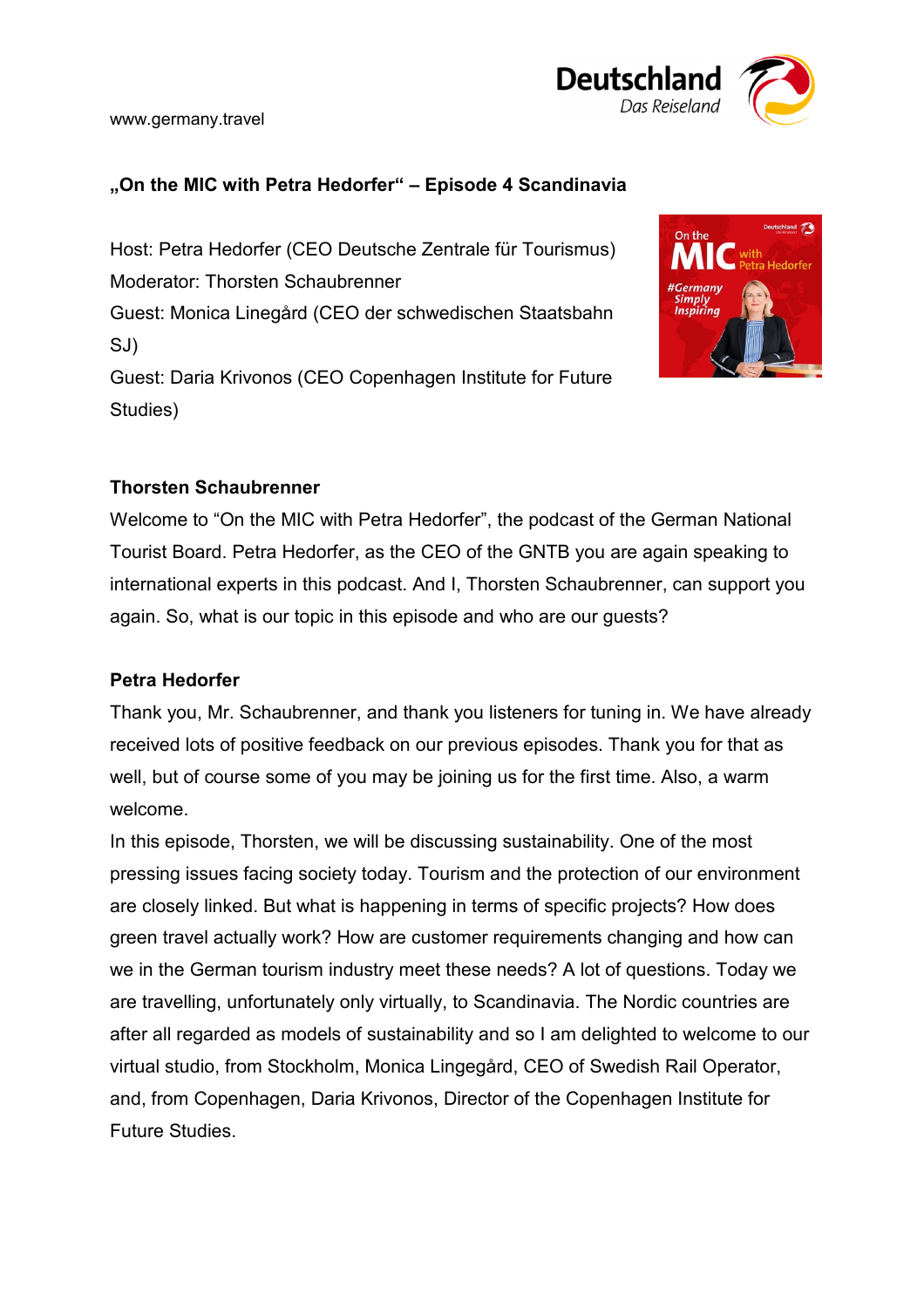

A warm welcome to you both. Daria, in your work you look at short term risk, but you also deal with future scenarios. I'm looking forward to you telling us about how consumers in Scandinavia factor sustainability into their choices. Well:

#### **Daria Krivonos**

Thank you so much for having us.

#### **Petra Hedorfer**

The pleasure is with us, and Monica I'm also delighted that you have been able to join our podcast episode today. The Swedish Rail Operator, where you have been in charge since August 2020 has significantly expanded its train connections to the rest of Europe as an alternative to air travel. Thanks in part to a quite remarkable initiative by the Swedish government, as I learned. It's a really interesting development that definitely needs highlighting. Welcome, Monica!

### **Monica Lingegård**

Thank you so much! And thank you so much for having me on this podcast!

### **Thorsten Schaubrenner**

Petra Hedorfer, our conversation today clearly promises to offer some exciting insights. A quick word at the beginning on geography. We mentioned Scandinavia in the teaser. Today we'll be focusing on the two largest markets in the region: Denmark and Sweden. But the market data will also include Norway and Scandinavia's northeastern neighbour Finland. And so my first question to you, Petra Hedorfer: How were the Scandinavian countries faring a source market for travel to Germany in the boom years before Corona virus, and what impact did the pandemic have?

### **Petra Hedorfer**

Well, if we bracket the four Nordic markets – just to mention them again: Denmark, Sweden, Norway and Finland – they accounted for approximately, guess what, 7,000,000 overnight stays within Germany before the crisis. Compared to the inbound volume of other markets, they were listed behind the Netherlands, China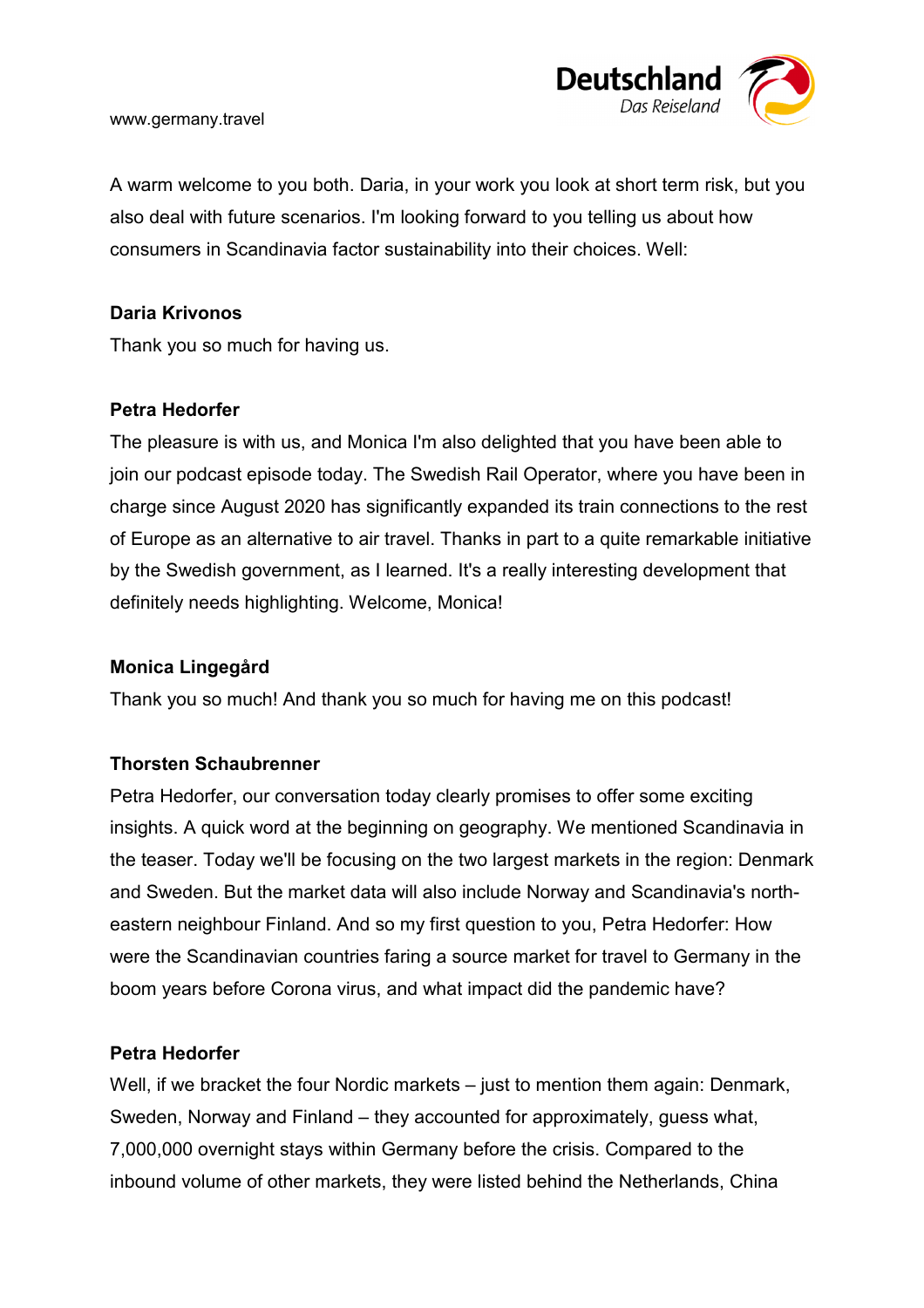

and the US. Our largest source market in the Nordic region is Denmark. Prepandemic, Denmark contributed 50% of all overnight stays from the Nordic countries to our destination. Because of coronavirus, of course, overnight stays dropped significantly to 1.5 million in O20 and more or less same same last year in 2021.

### **Thorsten Schaubrenner**

Let's go on and look especially to the Swedish market. Maybe we can bring in Monica Lingegård into the discussion. I heard so far, Petra Hedorfer, that you prepared a question for her.

### **Petra Hedorfer**

Well, as far as I learned from our Swedish data, that trips by rail currently account for 8% of all travel to Germany. Monica, do you have any suggestions on how we can extend this market share?

### **Monica Lingegård**

Absolutely, and we will definitely do in the near future. I mean, being the largest commercial rail operator in Sweden, we have not only a great responsibility, but we also see the huge opportunity when consumer behaviours are changing. We see clearly now, even though we are in a pandemic, we see so clearly, that you know, consumers and travellers are looking for sustainable alternatives for travelling. So SJ is now investing in both new night trains and also in a new digital platform in order to be able to secure that. You know, Swedes can travel directly by night train, to Hamburg and Berlin obviously, but also being able to take Germans to Sweden, of course. Welcoming them both in terms of you know business wise and for tourists' purposes. It's a huge change in the market and a huge opportunity for us, where ... where people definitely with the new, I would claim "the new normal" after the pandemic, two things are really driving the behaviour and one thing is sustainability. Searching for low CO2 emission traveling, you know, making sure that, you know, we do travel, we do want to be tourists in different countries, but we want to do it in a sustainable way. And that's our responsibility to secure that that can happen. So we will see, we foresee a larger market share when it comes to not only Sweden, but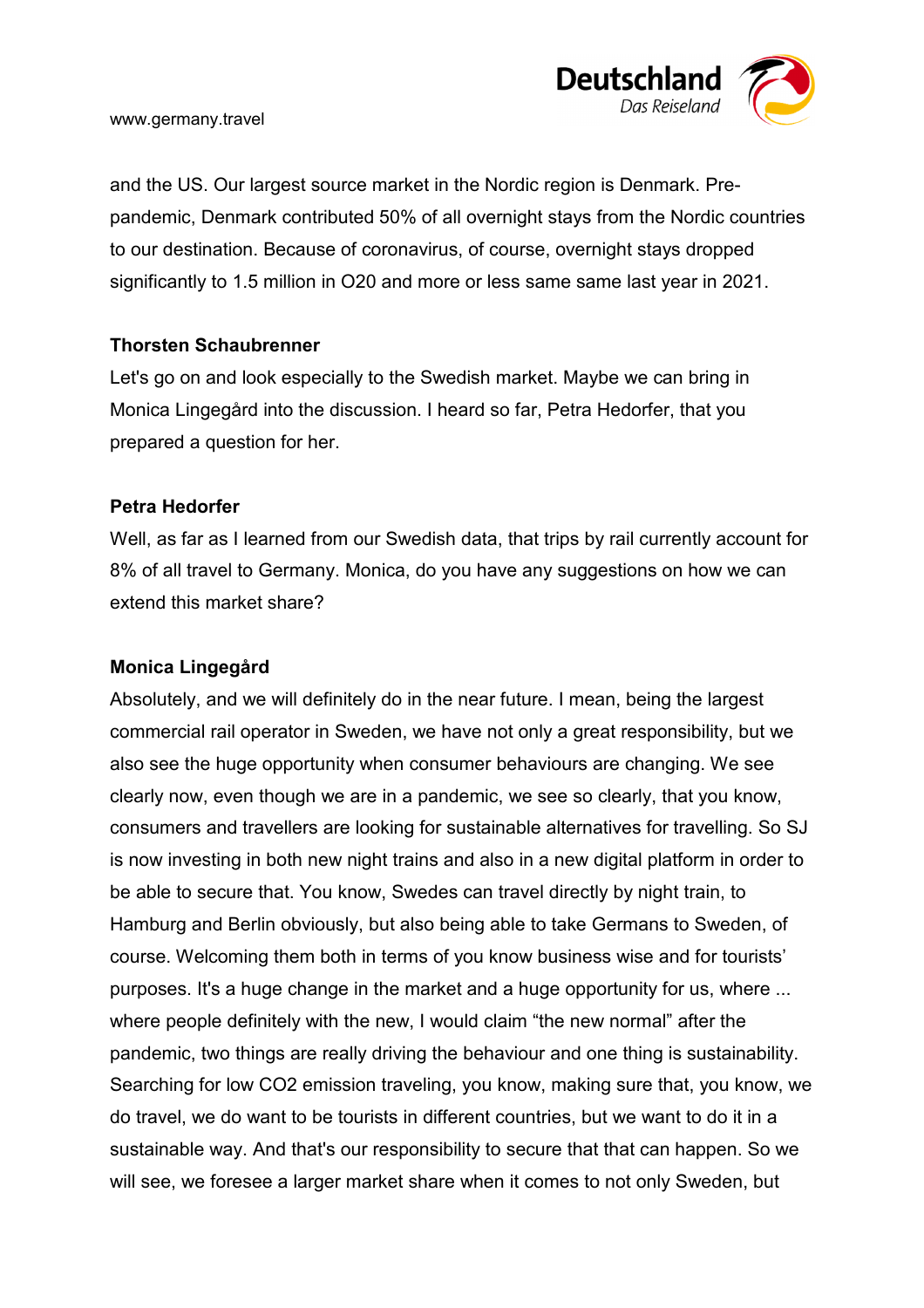

northern Europe and also southern Europe as a whole. And what we also see a trend is that with the pandemic, people want to stay within Europe and not travel so far as before. So, you know, the market share with two driving trends, you know: sustainability and also wanting to stay within, you know, kind of European boundaries because it feels a lot safer than traveling, you know, longer will increase our market share.

### **Thorsten Schaubrenner**

Monica Lingegård, one question from my side. Do you have an idea, how can Sweden's outstanding culture of sustainability be explained? Why are the people in Sweden so in this theme?

### **Monica Lingegård**

Well, I hate to brag, but I think that, you know, having you know sustainability high up on the agenda both comes from, you know, the level of education within a country, not comparing to Germany, but compared to many other countries. You know, the level of education and training is high in Sweden, that's why, you know, I think that people want to be responsible. It's also highly driven from the corporate sector agenda, where the kind of ESG agenda, as we call it, you know environment, sustainability and governance agenda is, you know, something that drives value and it's very well talked upon in Sweden. Sustainability is, you know, top of mind, both in a consumer perspective and from a corporate perspective in Sweden. And I think that also the "Greta effect". And you know she wants to stay on the ground. She doesn't fly and that helps us and that has also put the whole sustainability agenda on top of politicians and making sure that, you know, policy makers are, you know, in the forefront of taking responsibility for the future.

### **Petra Hedorfer**

Monica, thank you for mentioning! I think that this matches perfectly the Scandinavian demand and interest on some sustainability, also when it comes to travel not only in the way of living on a daily basis, but also when we're talking about travel, it fits very well because I don't know whether our listeners are familiar with the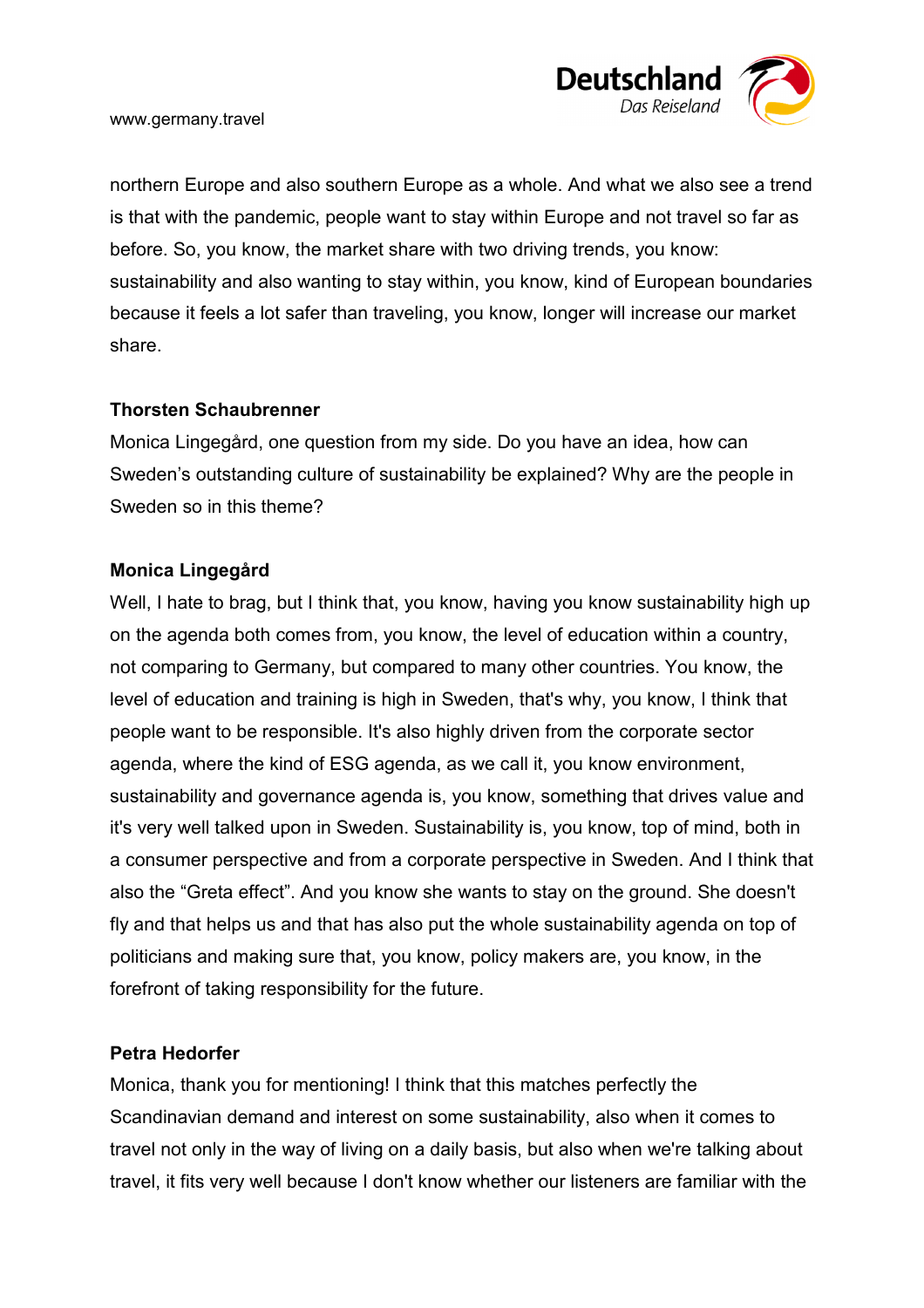

Sustainable Development Goals Index, the SDG Index, which is measuring the United Nations Sustainable Development Goals … quite complicated, but it is listed Finland ranked first in this index, followed by Sweden, Denmark, all of them Nordic countries. And then already comes Germany. So with our "German Gründlichkeit" we obviously did something well, which matches perfectly with the demand of your countries we are talking about. So it's a good combination in marketing Germany in these countries talking about the travellers' demand and needs.

### **Thorsten Schaubrenner**

So maybe that's a good possibility to bring in Daria Krivonos from the Copenhagen Institute for Future Studies. You look in a professional way into the future. Daria, let's now bring in Danish, Norwegian, and Finnish consumers alongside our Swedish travellers. From a high level of electric power transport to innovative and sustainable consumer products, what role does sustainability play in society in general?

### **Daria Krivonos**

Well and thanks again for inviting us to the conversation. Now what we do at the Institute is that of course we don't forecast the future as such, but we look at the underlying trends and drivers and then we try and assess the direction in which reality can then pan out. And I agree, I would like to agree with the co-speaker and the host of course that sustainability is very high in the agenda if we look to Sweden, as was also mentioned, the Greta effect already before the pandemic, back in 19 we saw a 7 or 8% drop in air flight, just as this flight shame effect, so that was before all the planes were grounded due to the pandemic. So of course it's a mover in terms of businesses, in terms of the SDGs, which were also mentioned, we can see that these Danish flagships such as Maersk, the big shipping company, the biggest shipper in the world, Carlsberg, also a renowned brand worldwide, are trying to put their best foot forward in terms of having a sustainable brand leading the way. Having said that, unfortunately we're also seeing a little bit that the consumers remain if not hesitant, at least a little bit hypocritical and, and I hope you'll forgive me for saying this, but I think it's very high on the agenda. It's top of mind for most people, if it's price wise and convenience wise comparable, that people are happy to select sustainable options. If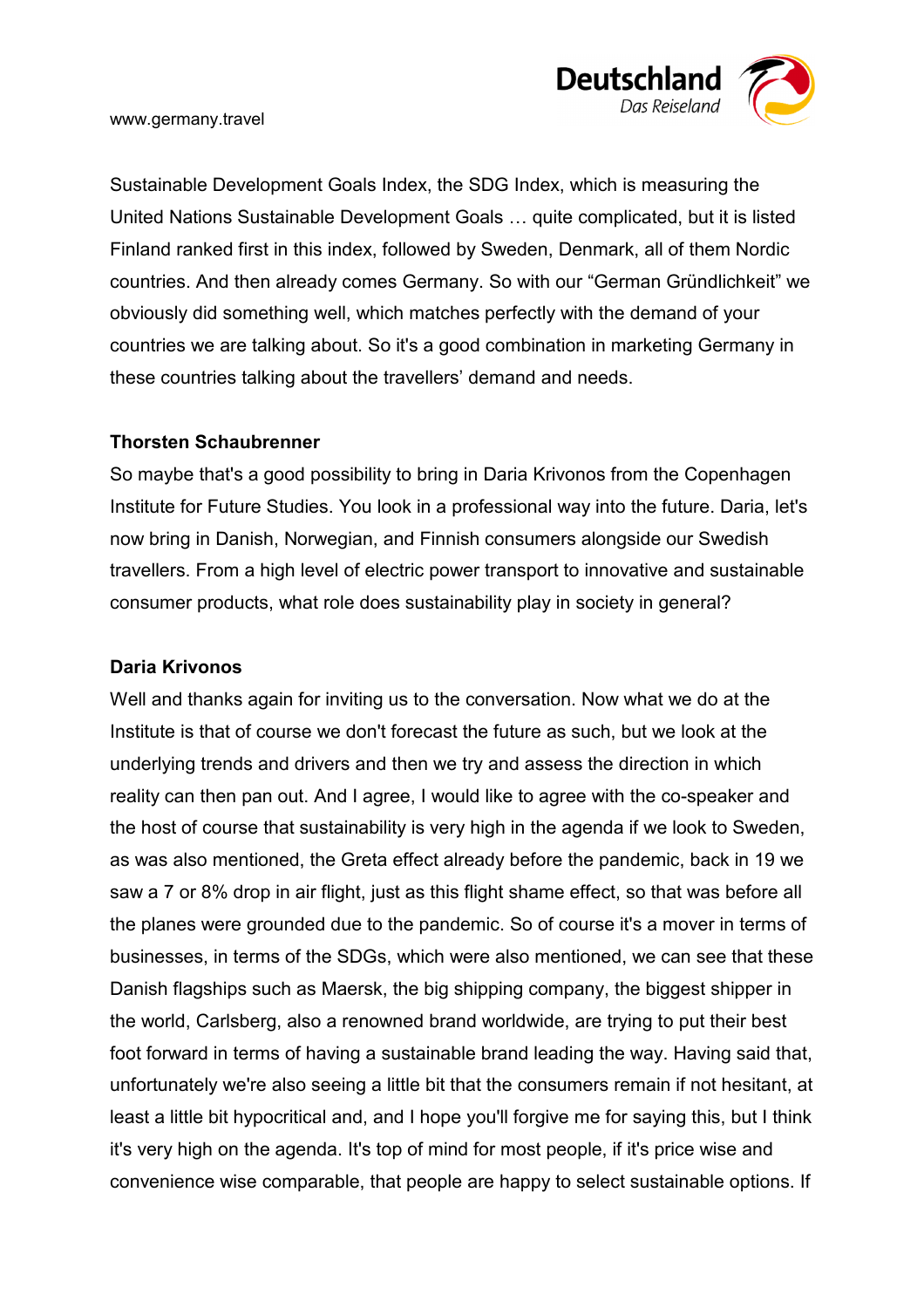

it chips away at convenience, if there is too high a premium, unfortunately we see that people are not putting their money where their mouth is. So it is very much a competitive parameter, but the moment someone has to pay a premium, people tend to still deselect the sustainable options unless you belong to the 10 to 11% of those who say that they're willing to go as far as accepting a higher price. Now there was a study conducted some years ago which put people in these different brackets. And we saw, so it was divided into the advocates, so people who would go a long way and purchase brands that are even more expensive. Then there were the aspirationalists, who wanna do good, feel good, so this is about, if it's not visible that I'm choosing something better, then I may not do it. And it sounds horribly cynical, but if I cannot brand myself as a sustainable consumer, I may not do it. And this goes to say, the fuel premiums that we can now select when you buy airline tickets, you can select to pay fuel premium. Well, it's not something that will be visible, so many people tend to not do it despite saying that they're sustainable conscious. Then we have the practical, so people more focused on efficiency of products and then those who are completely indifferent. So we still have this segmentation of an increasing awareness, but still a relatively lacking willingness to pay. So perhaps hypocrites are a bit of a harsh word, but they're still pragmatists, if you will. So yes, it's high on the agenda. It's still a trend that has come to stay. It's building stronger because the companies are taking the first steps, triple bottom lines, employer values, and not just brand, but also as an employer you can attract talent by being responsible and sustainable. People want to do the right thing. We're seeing more reporting and compliance, being introduced, etc.

And now the big change in the last few years is also that sustainability goes beyond just environment and climate. It also includes the wider SDG's, so something like being socially responsible. Having, treating your employees properly and just being a responsible social agent and then of course people need to be trusting your brand. And on the flip side, we then have the low willingness to pay. Can we flash it? Does it make me look better? And then maybe more, to the kind of tourists that we are when we go somewhere and less so where we decide to go and how we decide to go there.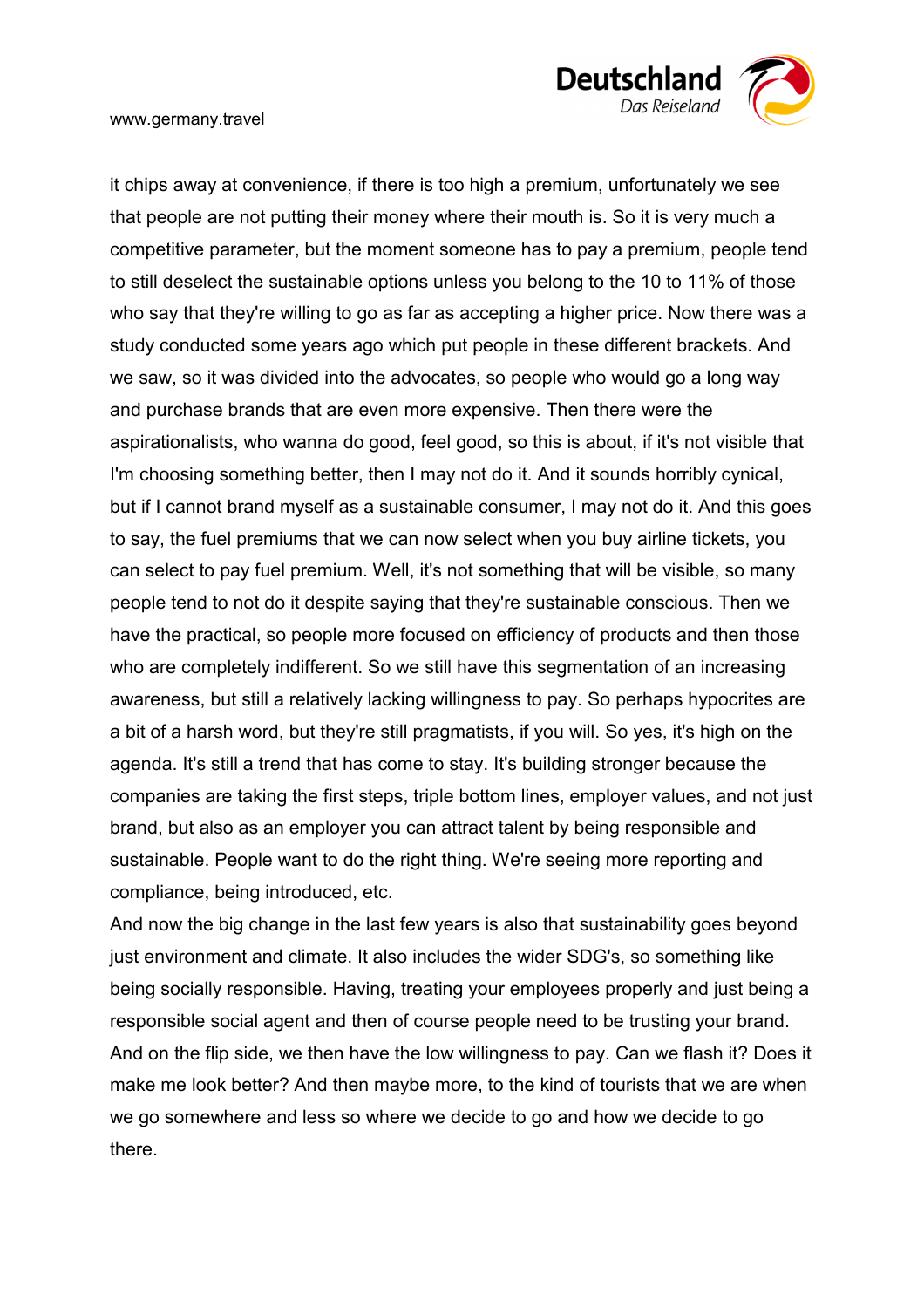

### **Thorsten Schaubrenner**

Yeah, it's very interesting! Petra Hedorfer, concerning this, you've got some interesting information I think about the topic of Germany as a location for sustainable conferences and events. What can you tell us about that?

#### **Petra Hedorfer**

Yes, what we see in our data, and I completely agree with Daria, there is a fact that more and more companies are paying attention to the carbon footprint. You mentioned the big ones, but also the small, medium-sized enterprises. As far as we learn from neighbouring countries and especially also from the Scandinavian markets, they put very much effort when it comes to conferences, business events, travel management guidelines and so on. And this is good news for us because first of all, this expertise is here in Germany. Nearly thousand employees in the event sector have already been trained as sustainable advisors under an initiative of the German Convention Bureau and another good example is that we established the right and fair sustainable code since O12 that was initiated by the GCB. Indeed, several 100 German venues, hotels and event agencies are now adhering to event related sustainability criteria based on the United Nations global impact. As we would say, we did our "Hausaufgaben", our homework. And another big positive argue is the event ticket offered by the Deutsche Bahn, for example, that promises to use 100% green electricity. There's nothing else like it in Europe. But it's not just Germany's green credentials that make it so appealing as a place to host conferences in advance by the physical, virtual or hybrid. It's also the fact that the country is so multifaceted. I mean, forgive me for promoting Germany. What do I mean by this? Well, instead of having just one major centre or one main conference venue, Germany boasts a multitude of cities and urban centres with various branches of research and science represented and with a strong base of small and medium sized businesses.

For us, it's so important today that conferences and events are held somewhere where there is a relevant community with expertise in order to provide the necessary depth of content. My example, just to mention one of these places for renewable energies, would be Freiburg, located in the South of Germany, which excels in teaching and research in this field and is home to many renewable energy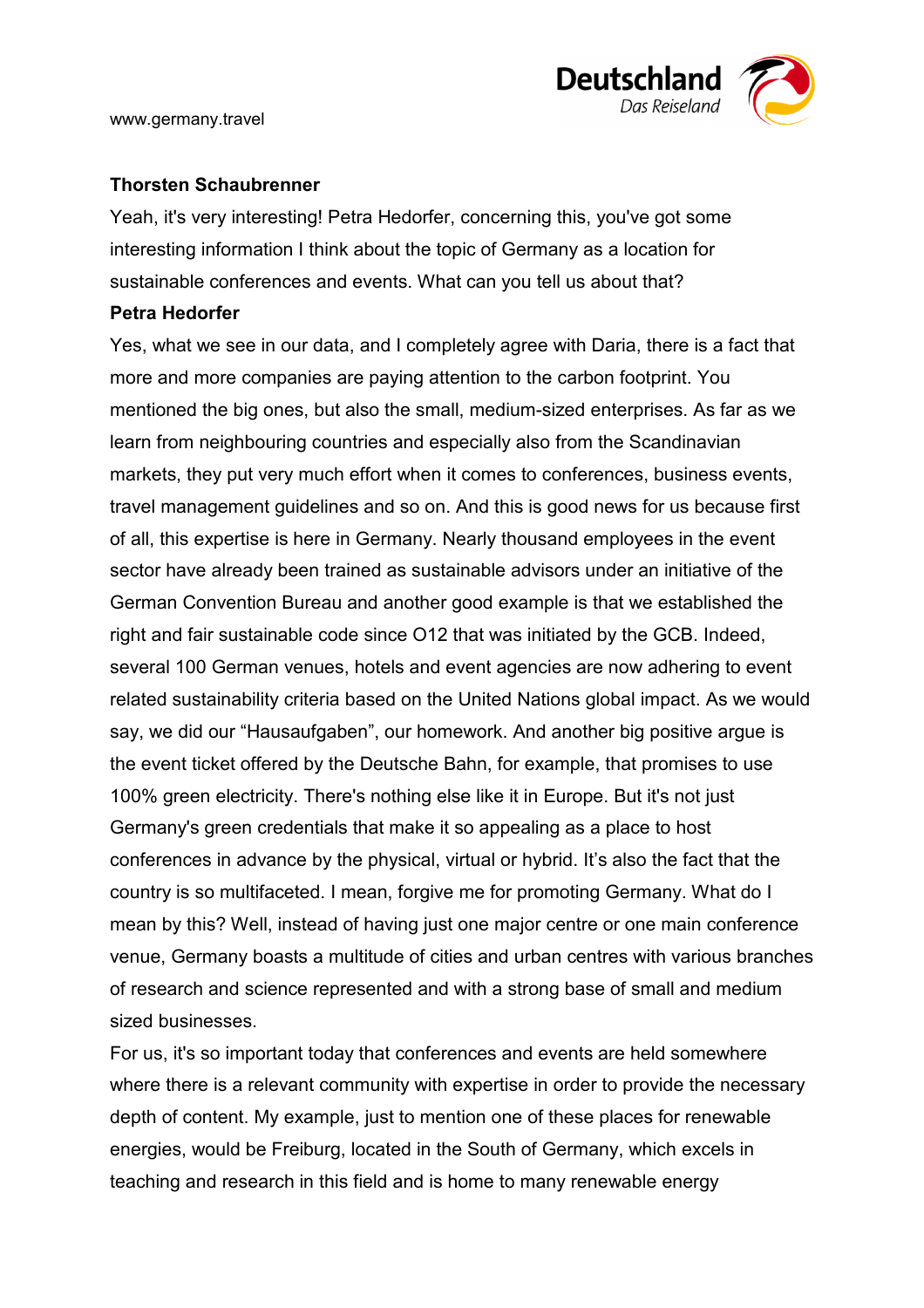

companies. Making the diversity of Germany's offering better known internationally is a key task for German providers in the conference and event sector. So far, Thorsten!

### **Thorsten Schaubrenner**

Thank you very much, Petra Hedorfer. This brings me and my mention directly back to Monica Lingegård and her company the Swedish Railway. Monica, your company is facilitating more and more cross border business trips to Europe and of course to Germany.

What advice do you have for German providers in the conference and event sector, looking for compete in a world of low or zero carbon footprints?

### **Monica Lingegård**

Yes, no it's true that we see the corporate sector wanting to arrange traveling, sustainable conferences, and going to, you know, at least the northern part of Germany and obviously to Denmark. As mentioned before, I think what is important, you know, driving the change and helping companies, you know. Helping companies securing the changes, you know, looking at both price and convenience. And I think that new technology creates also fantastic opportunities with where we as, as German companies can offer us new attractive services when it comes to conferences and events, making it very available.

And I think that also we should package traveling and events and conferences as a kind of service or, or a package where you know, sustainable conference is something that we do together. We see an increasing trend of corporations wanting to have, hire a train. They hire a train, they go down to Europe, perform a conference and then they go back with that hired train. And on the train they can then, you know, also work, use it as an office space or having presentation and workshops and so forth. So I think that in order to increase this, because it is a certain drive to do things in a more sustainable way, we should package and make it available in an easy way. So I think that, you know, one opportunity for German companies within the sector would be to cooperate with an alternative like SJ, to make it more easy and more available and more price wise to do these kind of trips.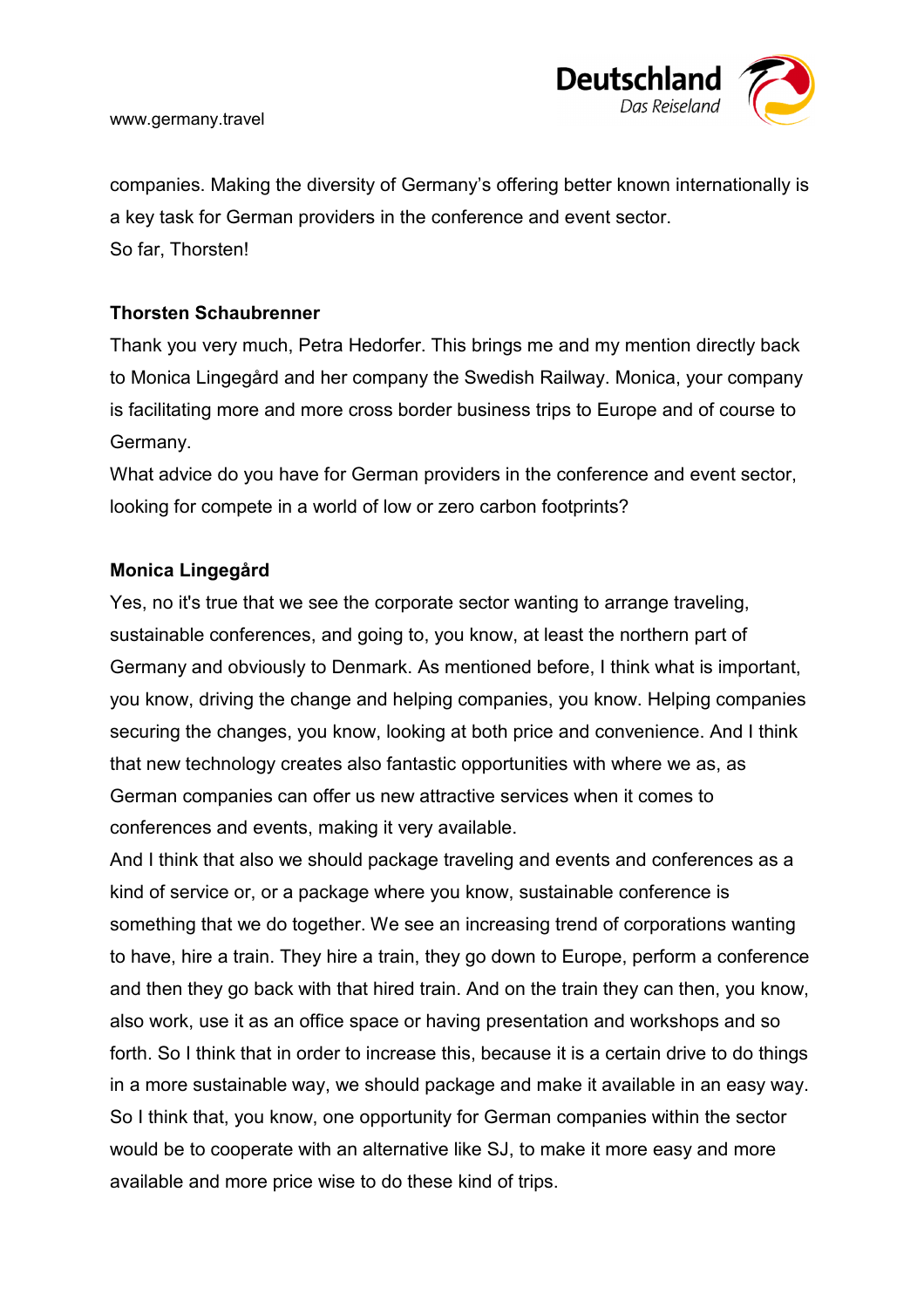

# **Thorsten Schaubrenner**

Do you have any information about how important it is for Scandinavian people traveling to Germany that they have the possibility for a seamless travel, that they drop off the train and then go to a electro car. Is that really important for the Scandinavian people to have this seamless travel along the travel line?

# **Monica Lingegård**

I would claim YES when it comes to international travel. I think that, you know, the Swedish consumer or the Swedish citizen would think that you know mobility as a service in, in one sense is not that important when it comes to just being in Sweden. There, it's very easy, you know your way around, but as soon as you kind of cross the border and move into Germany, you want to feel safe and secure and make sure that you have these kind of door to door traveling opportunities and also being able to acquire a service and not stumbling into hurdles or difficulties along the way. And it's something that we offer to our digital platform, which is an important part of our service offering not just the train but the whole platform is an important place to gather consumers and make services and offerings available.

# **Thorsten Schaubrenner**

Wonderful! Petra Hedorfer, what do you think about, going back to Daria Krivonos, she has some very interesting information for us. As you mentioned, Petra Hedorfer, there will be a change in the future of business travel, but I think Daria could bring us some information. What other sustainability megatrends should providers be aware of?

# **Daria Krivonos**

No, of course, I mean one is sustainability as a whole. The whole value chain assessment I think increasingly, and this is where Germany and the Scandinavian countries have a lot in common. This is the trust in the brands, the trust in the information coming out of the providers or operators, or anyone who offers the service. Because increasingly, brands are just one hashtag away from being taken hostage on any social media. So you only get to step out of line once or twice and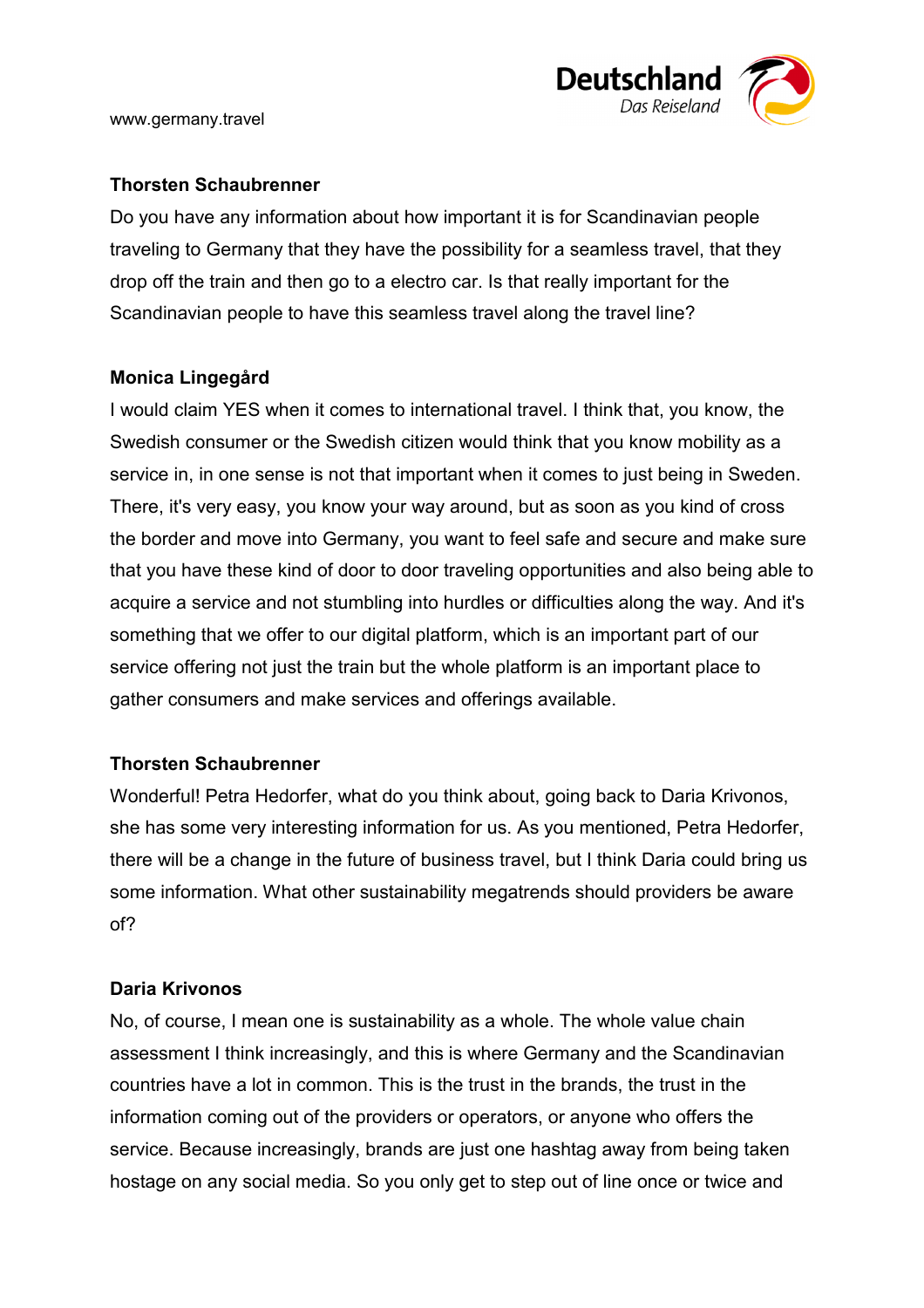

then your brand can suffer significantly. So the other element is, as I mentioned before, is that sustainability is becoming a broader element, so it's not just pollution and environment. It's not just climate and CO2. It's also quality of water, it's your social impact. It's in particular what kind of responsibility the companies take, etc. Now, of course, there's also a regulatory push, and again, this is now we're back to life cycle assessments, because until now it's been hard to distinguish between "feel good" and "do good". So an example could be that we when people remove the plastic wrappings from broccoli, everybody cheers, because of course, broccoli has a natural protection against damage etc and it's ridiculous to use plastic, but then if you do the full life cycle assessment, it turns out that the shelf life is reduced significantly, we increase food waste. So this net effect of our potential activities or branding exercises of the services we offer is becoming more of a consumer focus. So life cycle assessments, the net effects of things we do. And yeah, and unfortunately, as I said, I think the consumer willingness to do the right thing is higher and it's increasing. But it's counter weighed by the willingness to pay for it and to what extent they can showcase the world that they did the right thing. So mind you, there is a reason why we see a high pick up of electric cars in Norway was because for one they're highly subsidized and the consumer choice is much easier than some of the other Nordic countries. But I also hear what Monica is saying, and of course there is a reason why travel by rail is picking up etc. and it's taking away some of the volume you would usually see in airlines.

So sustainability has come to stay. It will be much wider. Part of it will be regulatory push for higher reporting of life cycles and full, you know, scope emissions, etc. The other element that is a really great branding exercise. But it will take some investment from the providers rather than consumers being willing to pay premium at least in the shorter term.

### **Thorsten Schaubrenner**

Petra Hedorfer, I would like to turn our attention back to Germany now. How are our business travel providers here and the research community? How are they working together? What do we know about that?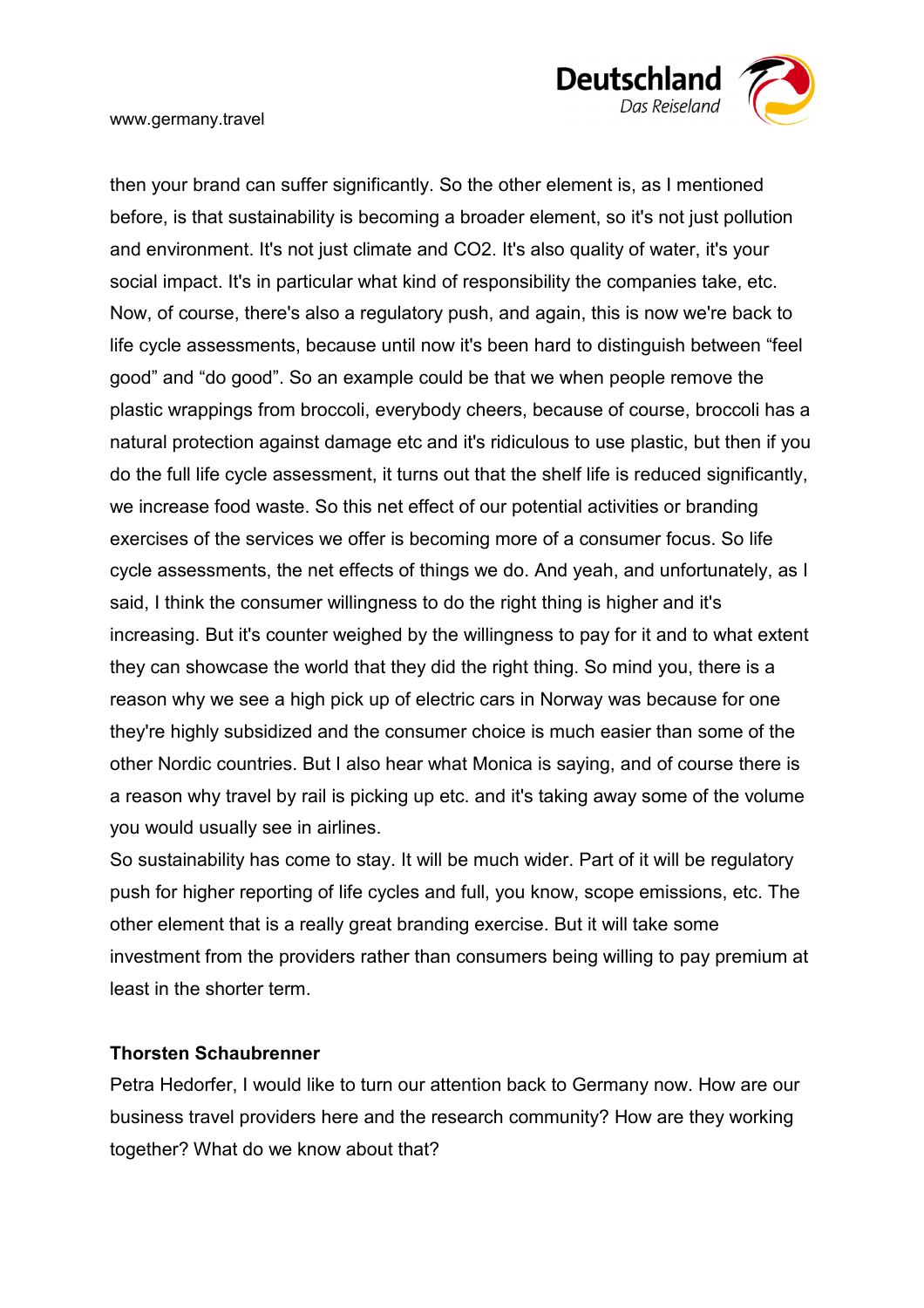

## **Petra Hedorfer**

Well, it's a long way since the beginning of, I think it's more than a decade now. Back in 2011, we established the first sustainability conferences for the industry, thinking about solutions and thoughts across the entire industry. And there had been an establishment of mega trend analysis, like Daria said, called "meeting conventions", "leisure business 2030". What are the megatrends and how do we all together have to change our setup? A long way of studies and business intelligence and we're working hand in hand. Sustainability is clearly identified just to state it. I think that Corona was like a booster for this trend. We're talking about the change of demand for safety issues, but also on a sophisticated way of giving impact to the nature, to the environment. I fully agree. We learned that sustainability also has to be inclusive. All of our information is prepared also for handicapped people in any dimension. Tourism should be inclusive. This is something we did not mention right now, but it's very important for us. For example, there are a lot of test labs, so we are going in this kind of laboratory together with foundations, together with ministers to analyse how new formats, campaigning and behaving affect sustainability. And how do we have to manage it and how is the reaction on carbon footprint?

So there is quite a lot of money into this research and strategic thinking. The number of people flying between Germany and Sweden fell in O19 before the crisis, yes. We created a campaign, for example called "Undiscovered Gems in Germany". Deutsche Bahn saw its revenue from ticket sales in Sweden doubled. Can you imagine? All of a sudden we've also been successful in our efforts to bring together and promote sustainable products in Germany as a part of marketing campaign. And we called it Daria, it's interesting that you mentioned it, we called it "Feel good" with a call for action to feel good and to have some leisure days in Germany. There are so many sustainable offers, so "feel good" is really possible in Germany. And talking about the price range shows it is not cheap, but it is compatible and comparable to other offers, so it's not only at any time a question of money. There are many, many interesting offers here in Germany.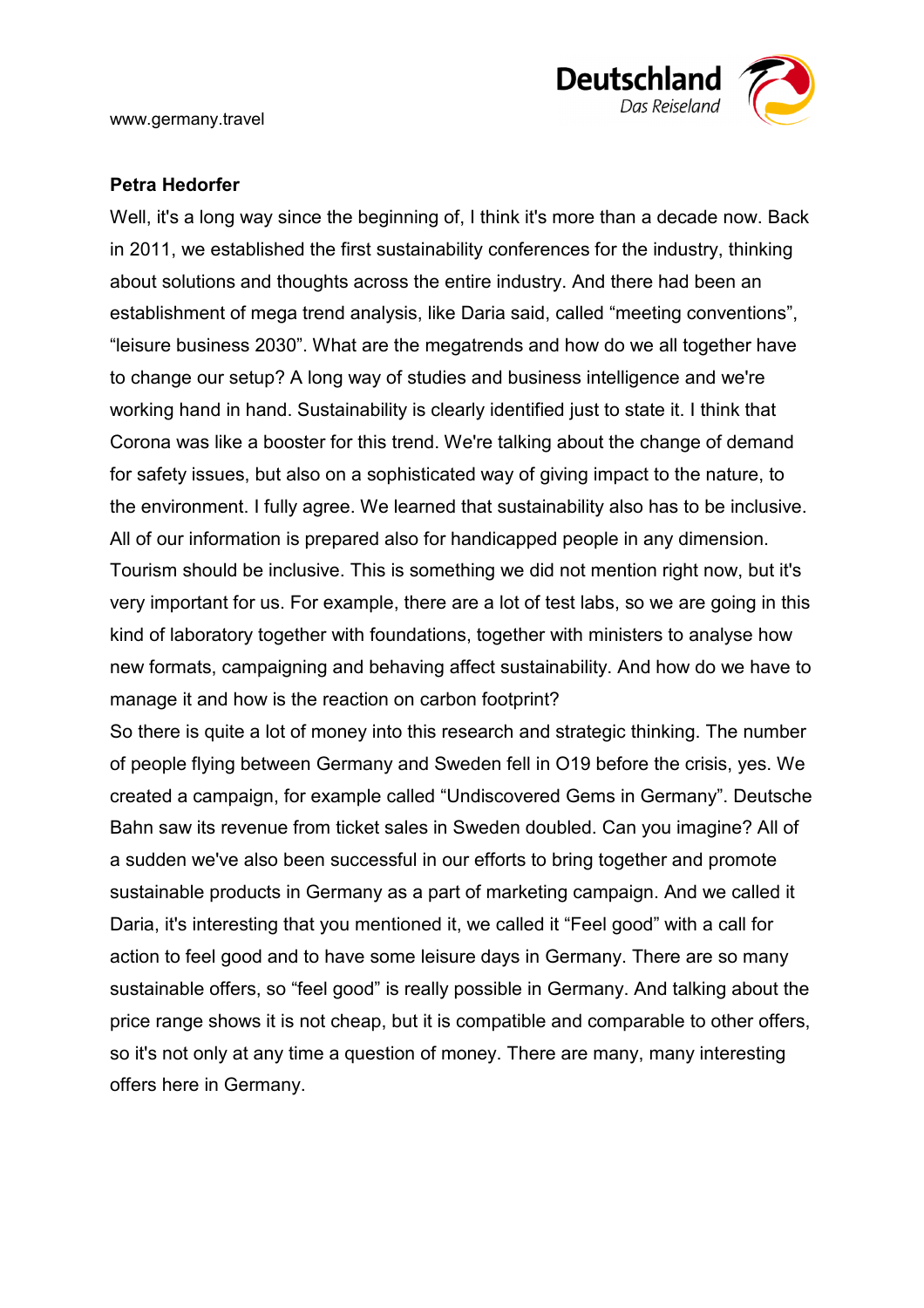

## **Thorsten Schaubrenner**

So maybe we ask Monica Lingegård from the Swedish Railways. When you look back to this campaign, very successful, "Undiscovered Gems in Germany", is there more to come, like this campaign?

# **Monica Lingegård**

Well, we haven't been discussing campaigns and I think that's more connected to the pandemic right now. As I said, I think that, you know, all rail operators within Europe, Sweden, and within Europe as a whole, have a responsibility to secure that it will be easy, comfortable, price-attractive to travel with the train because it is by far the most sustainable way of travelling. So I'm sure that we will see corporations between Deutsche Bahn and the Swedish rail operator and push by making it easier and available and securing that we are an attractive alternative to for example the aviation industry, which is not by far as sustainable as taking the train. So I am looking for a lot more corporations, packaging and making it a lot more easy for corporations and consumer to choose a sustainable alternative rather than, you know, something else. That is something that I think it's important, it's my responsibility and it's also something that is very demanded for.

### **Thorsten Schaubrenner**

I would like to ask Daria Krivonos from the Copenhagen Institute of Future Studies: What do your research say about the positioning of products that play into the sustainability trend? What should our listeners consider for their personal marketing plans? What works, what will not? Do you have an idea or some tips for them?

# **Daria Krivonos**

Yeah, I think if I were to boil down some of the things I shared previous sly and also to echo Monica. One, make it easy to choose, so make your offer easy to choose for consumers. Two, make it easy to track your impact, whether you showcase how much you've saved, or you name it. So, something that gives people a tangible sense of them having done something good. And again also back to our host: that it's something, it's about feeling good about what you do, right, so make it easy to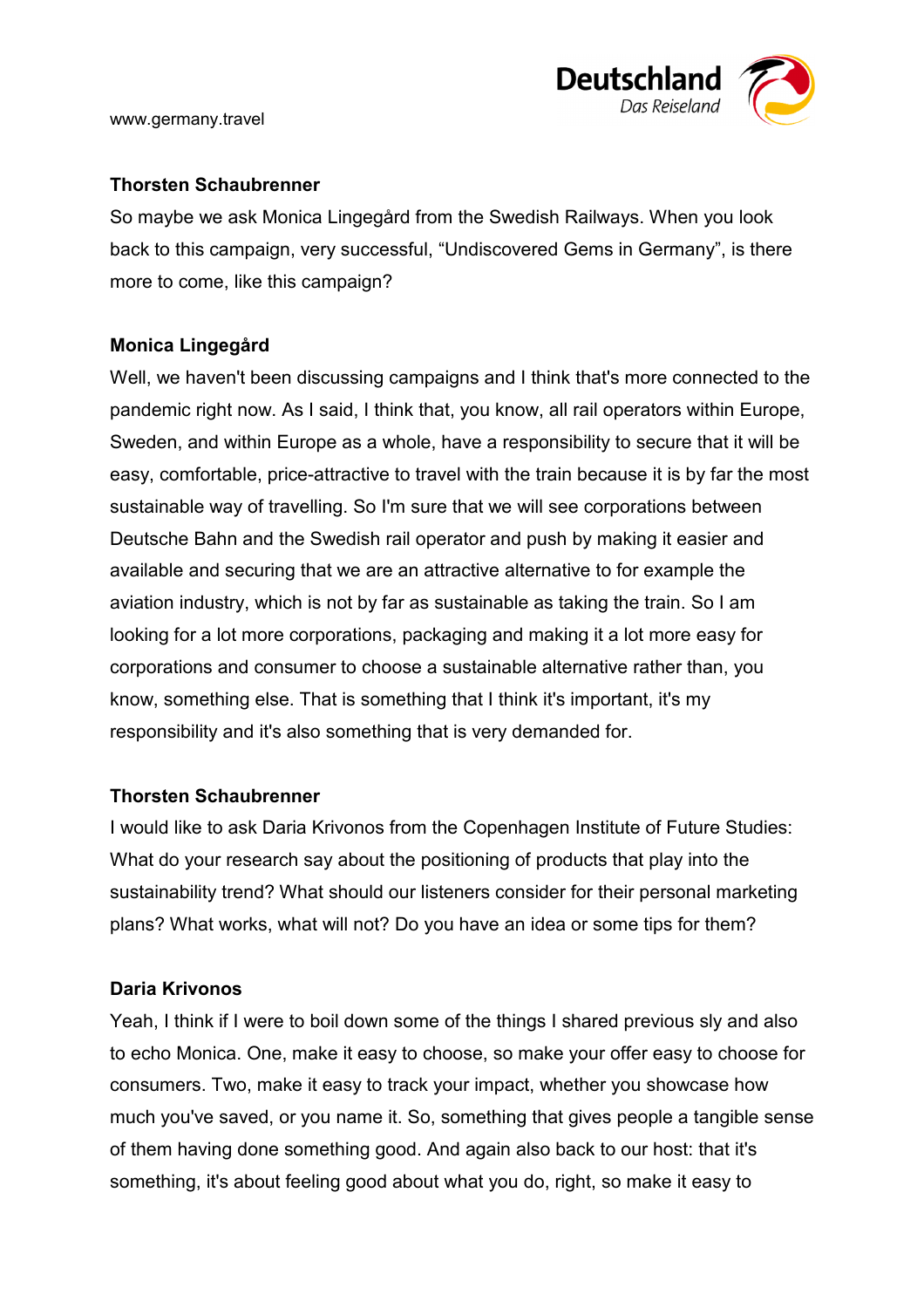

choose by price, convenience etc.. To make it easy to track, make it visible, tangible. And three, unfortunately, make it easy to show.

So again, unfortunately the hidden effects, or if I take a picture out of a train window, it's easy to see that I choose going by train. If I book a flight and I pay €1.00 for biofuels, it's pretty hard for me to show that. So choose track and show. That would be, those would be the maybe cynical pieces of advice in terms of how to attract the consumers to do that.

And I think, some of the more subtle elements will be participatory sustainability. So how can you somehow engage your customers, clients in doing the right thing when they've been travelled? Cause people love to have this tangible sense of having done the right thing whereas help out in a way. Or is there anything activity based that can lead to tangible participation in the sustainability agenda? Again benefiting from the trust, that is present in Germany a society, but also in many of the brands and what Germany is associated with, using that as an asset, using that as a currency and forging alliances with other providers that already have this flair of sustainability about them. Be it, whether it's energy or fuel or, you know, consumption goods, or you name it. But something by association to have it become a synergetic effect on your brand as well. So I don't know if that's short enough but…?

#### **Thorsten Schaubrenner**

Yeah, I think this is pretty concrete. Petra Hedorfer, yes?

#### **Petra Hedorfer**

I fully underline what Daria said. I just would like to point out that in 20/21 we had a wonderful experience. My team in Denmark in Copenhagen teamed up with the Thuringia region of Germany, which is a very sustainable region, to put together a successful TV show aimed at Danish millennials called, probably you heard about it "One day, two teams and three animals". The show proved a hit. It's a one male team and one female team attempt to find 3 different animal species in the wild and the winner received €3000 to support a nature conservation project of their choice. The campaign generated 2.3 million contacts and we had a lot of interactions with people who follow the show and we saw pent-up demand for this region. So it is entertaining,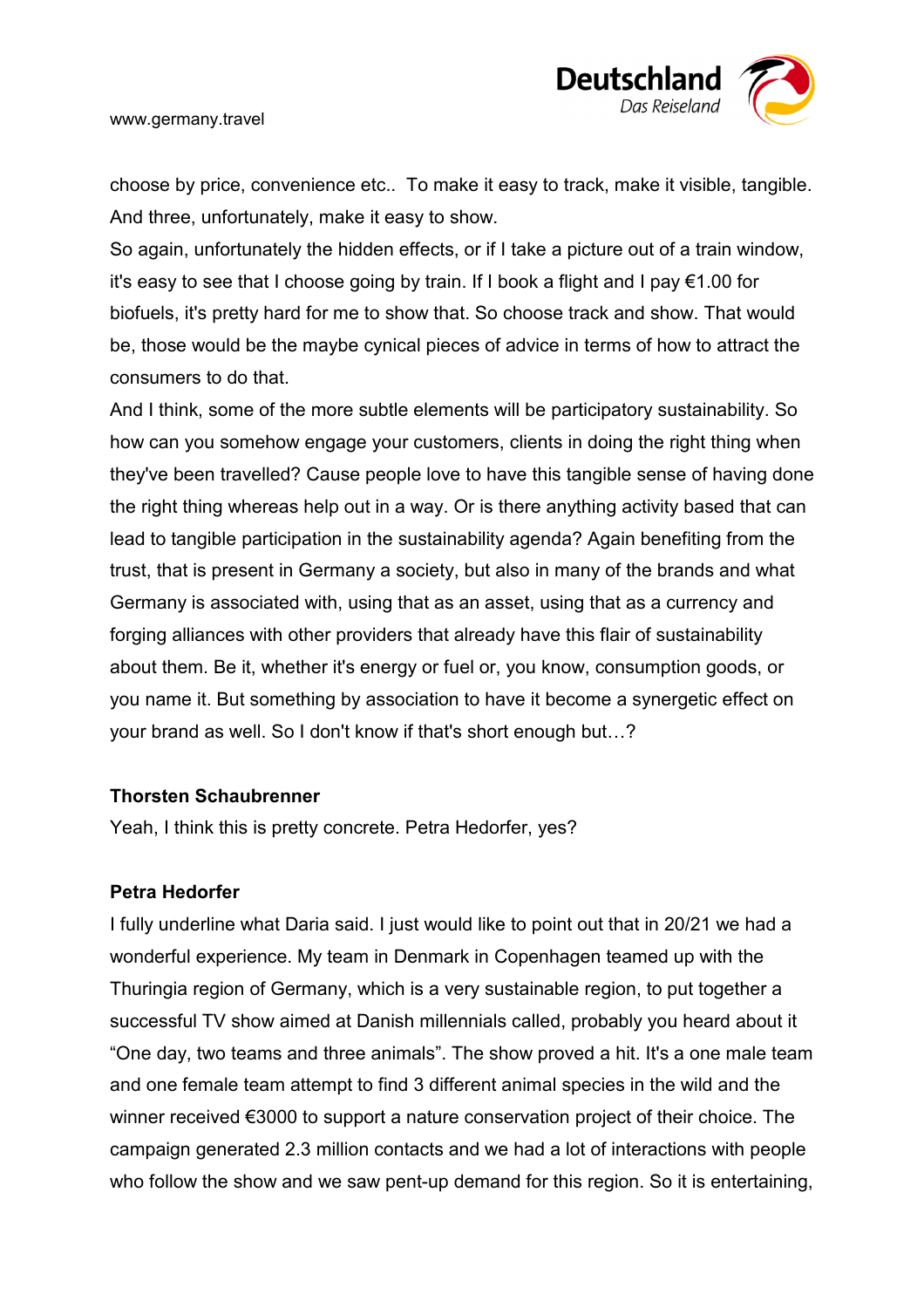

it is to educate a little bit our customers but also to entertain them. So just one example how we are bringing in our campaigning this kind of sustainability ideas and, and offers.

## **Thorsten Schaubrenner**

Maybe let's have at the end a view into the future. Can you give us an idea what other sustainability campaigns can Scandinavians expect to see going forward from your company?

### **Petra Hedorfer**

Oh, there is a lot of what we like to showcase this year. We are targeting young people in Scandinavia, especially a demographic for whom sustainability is really important but who might not automatically consider Germany as a place to visit. So we are underlining in every communication effort we are doing this kind of sustainability and storytelling about it. So it's not only one, one spotting, it is integrated fully on a strategic approach via our rollout through all channel management. On social media, on classic campaigns, on TV, wherever we are going, we are pointing out this.

We believe in this and we think this is the future and as both of you already said, it is our responsibility to do so.

### **Thorsten Schaubrenner**

In advance, you talked about the FDM travel, the largest Danish tour operator and a programme launched by them. Can you tell us a little bit more about that?

### **Petra Hedorfer**

Well, we are featuring products including rail and coach trips, electric car hire, and certified sustainable accommodations. And the carbon footprint of each trip is shown online, which is exactly the kind of transparency that customers are looking for. And we will be able to see many more innovations like this in Germany over the coming months!

### **Thorsten Schaubrenner**